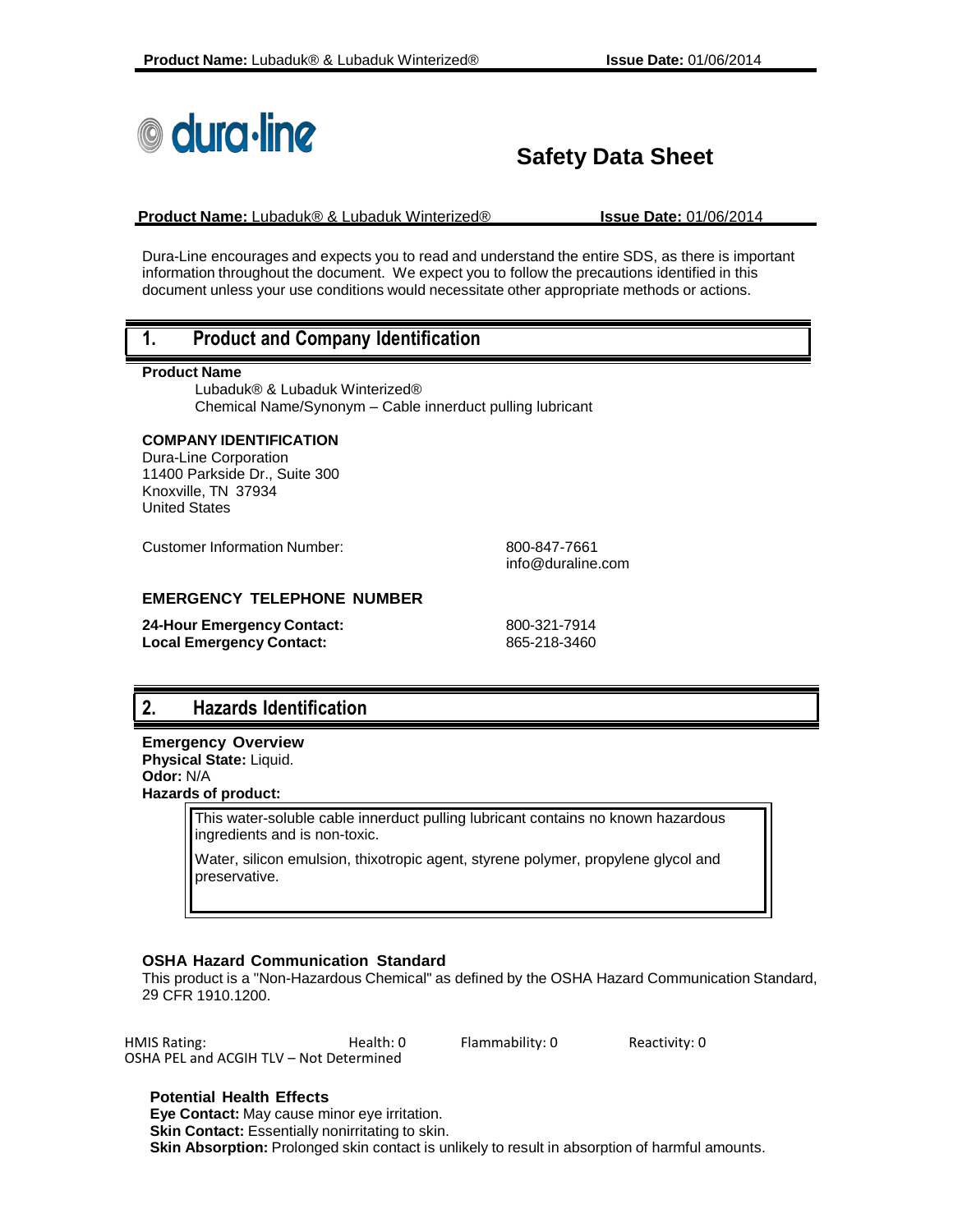#### **3. Composition Information**

#### **POTENTIAL HEALTH EFFECTS**:

| <b>Skin Contact:</b> | None known.                    |  |
|----------------------|--------------------------------|--|
| Eye Contact:         | May cause mild eye irritation. |  |
| Inhalation:          | None known.                    |  |
| Ingestion:           | May be harmful if swallowed.   |  |

#### **Medical conditions known to be aggravated by exposure to product***:* None known specific to product. Pre-existing skin problems may be aggravated by prolonged or repeated contact.

#### **4. First-aid measures**

#### **Description of first aid measures**

| <b>Skin Contact:</b> | Wash with soap and water. Get medical attention if irritation persists.                                                                 |
|----------------------|-----------------------------------------------------------------------------------------------------------------------------------------|
| Eyes:                | In case of contact, immediately flush with plenty of water for at least 15 minutes and get<br>medical attention if irritation persists. |
| Inhalation:          | None known.                                                                                                                             |
| <b>Ingestion:</b>    | Do not induce vomiting. Seek medical attention. Never give anything by mouth<br>to an unconscious person.                               |

**NOTE:** ln all severe cases, contact physician immediately. Local telephone operators can furnish number of regional poison control center.

## **5. Fire Fighting Measures**

#### **FIRE HAZARD**

| LEL:                                     | None                                                                                                                   |
|------------------------------------------|------------------------------------------------------------------------------------------------------------------------|
| UEL:                                     | None                                                                                                                   |
| <b>Flash Point:</b>                      | No Flash                                                                                                               |
| <b>Flammable Limits in Air:</b>          | <b>None</b>                                                                                                            |
| <b>Extinguishing Media:</b>              | Carbon Dioxide, foam, water spray, dry chemical                                                                        |
| <b>Special Fire Fighting Procedures:</b> | Keep containers cool with water spray                                                                                  |
| <b>Hazardous Combustion Products:</b>    | Exposure to temperatures above 300°F results in the<br>release of combustible gases. CO2 and SO2 evolve<br>above 500°F |

## **6. Accidental Release Measures**

**Personal precautions, protective equipment and emergency procedures:** Evacuate area. Only trained and properly protected personnel must be involved in clean-up operations. Refer to Section 7, Handling, for additional precautionary measures. Keep personnel out of the areas. Keep out of sewers.

Material is extremely slippery. Spills should be cleaned immediately using suitable absorbent (clay, sand, dirt, etc.)

**Environmental precautions:** Prevent from entering into soil, ditches, sewers, waterways and/or groundwater.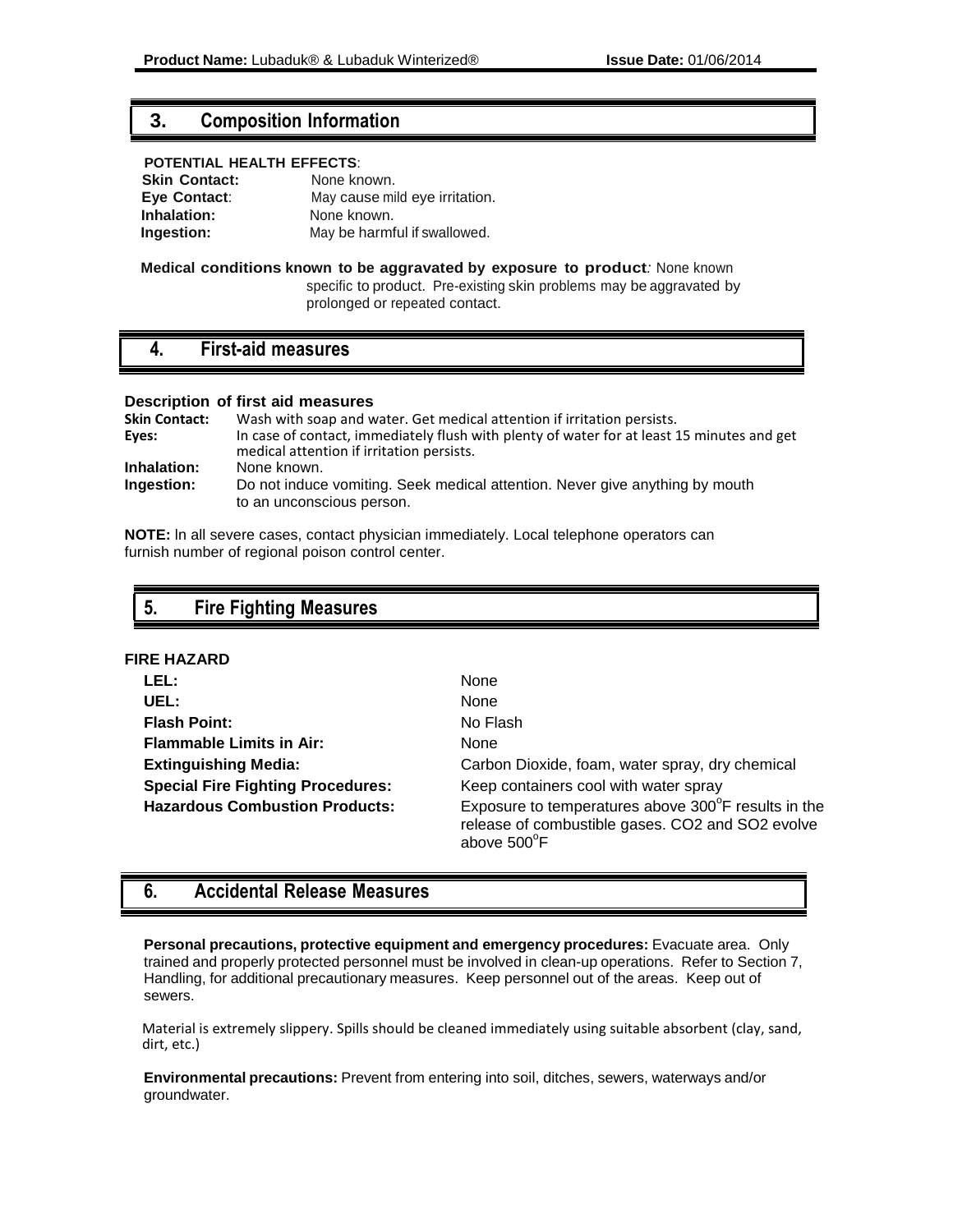## **7. Handling and Storage**

#### **Handling**

**Precaution to be taken:** Avoid excess heat. Exercise due caution to prevent damage to container. Product produces extreme slip hazard if spilled. Spill should be avoided and cleaned up immediately if occurs. Use only as cable/duct pulling lubricant.

## **8. Exposure Controls / Personal Protection**

Ventilation: Local exhaust: Ok Mechanical (General): No Protective Gloves: Not required

**Controls:** None. Product requires no special ventilation. **Personal Protection:** Wear safety glasses to protect eyes. Respiratory Protection: Not required in normal working conditions Work/Hygienic Practices: Normal safe practices; wash exposed skin areas several times daily and clean soiled work clothes twice per week.

## **9. Physical and Chemical Properties**

| <b>Boiling Point:</b>                   | $212^{\circ}F$           | <b>Solubility in Water:</b>   | Coı  |
|-----------------------------------------|--------------------------|-------------------------------|------|
| Vapor Pressure @ 212°F:                 | 760MM                    | <b>Appearance &amp; Odor:</b> | Mill |
| Vapor Density (Air=1):                  | >1                       | Sp. Gravity (H2O=1):          | 1.0  |
| <b>Melting Point</b>                    | $30.2^{\circ}$ F         | <b>Percent Volatile:</b>      | >90  |
| Winterized:                             | -45 $\mathrm{^{\circ}F}$ | Density/Sp. Gravity:          | 1.7  |
| Evaporation Rate (Butyl Acetate=1) >1.0 |                          | pH:                           | 7-8  |

**Solubility in Water:** 2012 Complete **Appearance & Odor:** Milky (Odorless) **Sp. Gravity (H2O=1):** 1.0 **Percent Volatile:**  $>90\%$  (vol.) **Density/Sp. Gravity:** 1.78G/CM<sup>3</sup> **VOC Content:** 0gm/L

## **10. Stability and Reactivity**

Stability: Stable Stable **Incompatibility (Materials to Avoid):** None Known **Hazardous Polymerization:** Will Not Occur Hazardous Decomposition Products: None found **Conditions to Avoid:** None

## **11. Toxicological Information**

**NPT: IARC Monographs:** No **OSHA Regulated:** No

**Carcinogenicity:** Contains no known or suspected carcinogens listed with OSHA, !ARC, NTP, or ACGIH. **Signs and Symptoms:** Contact with eye may cause mild transient mechanical irritation**.**